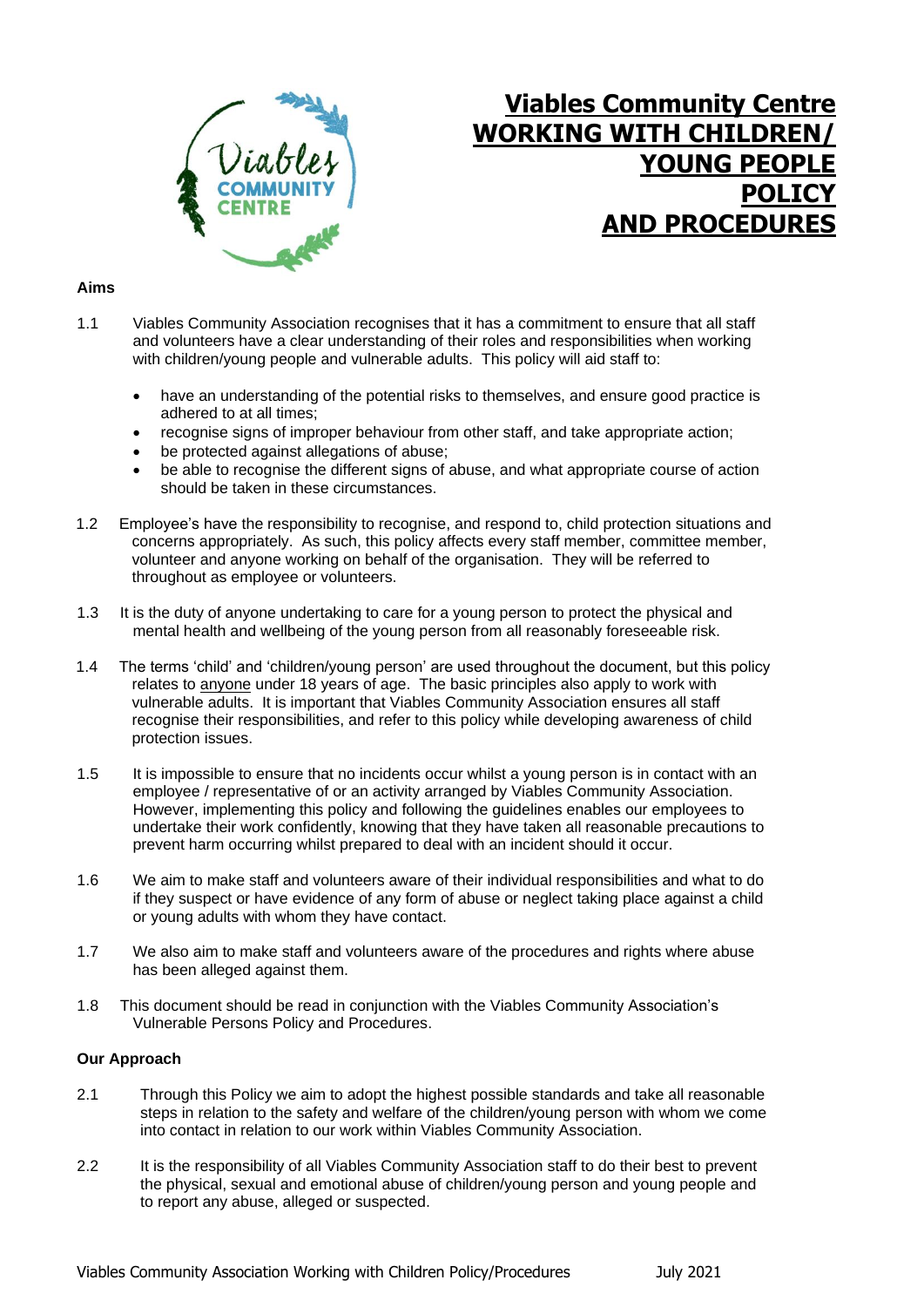- 2.3 Viables Community Association will respond without delay to any complaints made that a child or young person, for whom we have come into contact with, may have been harmed.
- 2.4 Viables Community Association will satisfy themselves as to the suitability of any person applying to take on any role where contact with children/young person is possible.

#### **Golden Rule – Safety in Numbers**

- 3.1 In as many situations as possible we should aim to ensure that no adult is in a one to one situation with a child. Safety in numbers should be the golden rule, whether the numbers are other children/young person or adults.
- 3.2 Employees should endeavour to be aware of situations that can be misconstrued or manipulated by others.

#### **Those working with Children/young person and Young Adults must…**

- 4.1 Be professional and maintain the highest standards of personal behaviour at all times, giving an example we would wish others to follow. Remember that children/young person regard adults as role models and ensure your behaviour, language, gestures etc. are appropriate and above reproach.
- 4.2 Take all reasonable steps to ensure the health, safety and welfare of any child in contact with Viables Community Association.
- 4.3 Prevent any other member of Viables Community Association from putting any child in a situation in which there is a significant risk to their health and safety. Take appropriate action if you become aware of anyone physically, emotionally or sexually abusing a child or acting in ways that might be misconstrued.
- 4.4 Treat all young people with respect and dignity, whilst encouraging respect and care for others.
- 4.5 Respect a child's/young person's right to personal privacy.
- 4.6 Provide time for children/young person to talk to us.
- 4.7 Remember to inform your line manager of any suspicions or allegations about abuse.
- 4.8 As far as is possible conduct all dealings with children/young person in a public environment in full view of others, in order that all behaviour can be observed
- 4.9 Report any concerns within the area of Child Protection (physical, emotional, sexual or neglect) in confidence and without delay, to your line manage or the designated Child Protection Officer. This includes issues of bullying. Employees will not, at any time, discuss an allegation or suspicion with another person.
- 4.10 When reporting an allegation or suspicion record information, including relevant details. This includes the nature of the allegation, background information of the parties involved, the period of time to which the allegation relates and the degree to which the information is known to be fact rather than opinion or hearsay.
- 4.11 At no time make comment to the media. Your line manager should be made aware of any media interest in relation to this policy.
- 4.12 Be identifiable wear a form of identification at all times.
- 4.13 Obtain written consent from parent or guardian for permission when children/young person are under 18 years to use IT equipment, access the Internet and for the taking of photographs or video for publicity purposes.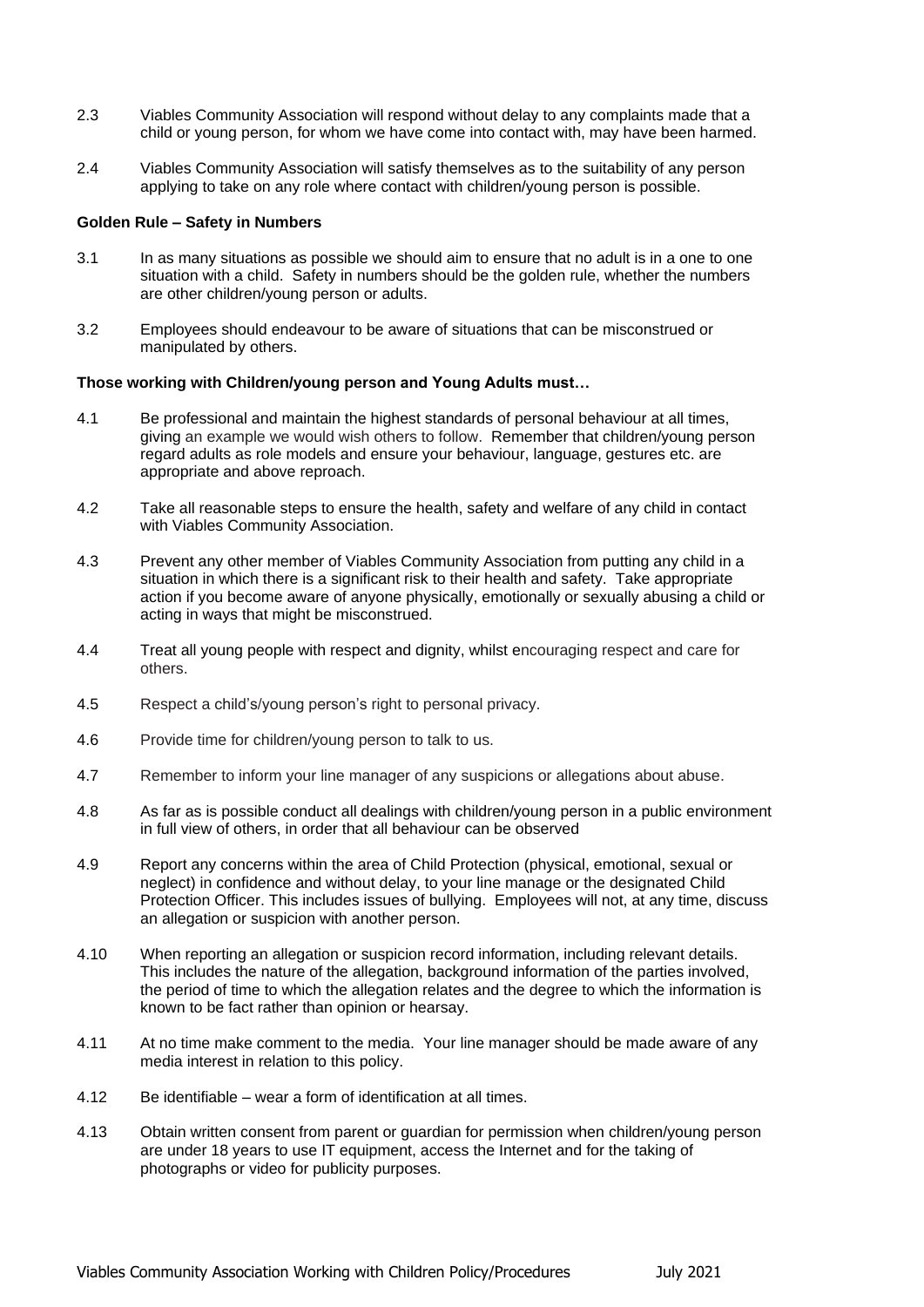- 4.14 Obtain written consent from parent or guardian when children/young person are under 18 years of age to participate in supervised offsite activities and events without the presence of the parent/guardian.
- 4.15 Be aware of Child Protection issues in relation to work and do not become complacent and believe "it could never happen to me". Be aware that, someone else might misinterpret our actions even if they are well intentioned.

#### **Those working with Children/young person and Young Adults must not engage in any of the following…**

- 5.1 Physical, emotional or sexual abuse of any child or young or vulnerable person.
- 5.2 Make sexually suggestive comments about or to a young person.
- 5.3 Sexual relationships with young people under our responsibility even if they consent.
- 5.4 Let allegations a child makes be ignored, or go unrecorded. Staff should not jump to conclusions without checking facts, while ensuring that allegations of child abuse are not exaggerated or trivialised.
- 5.5 Make inappropriate or intrusive touching of any form.
- 5.6 Do things of a personal nature for a child that they can do themselves. It may occasionally be necessary for staff to do things of a personal nature for children/young person, particularly if they are very young or disabled. These tasks should only be carried out under full consent from the parent/carer. If an emergency occurs that requires this type of help without prior consent, the parent/carer must be fully informed as soon as possible.
- 5.7 Young people should not be asked to partake in activities that are potentially dangerous, illegal or unreasonable.
- 5.8 Take children/young person into an employee's home.
- 5.9 Never enter a house when a child is alone.
- 5.10 Children/young person should only be taken alone in a vehicle in an extreme emergency.
- 5.11 Never arrange to meet a child outside work, unless you have full consent of the child's/young person's parent and your manager.

# **Definitions of Abuse**

- 6.1 The definitions below are based on those from Working Together to Safeguard Children/young person (Department of Health, Home Office, Department of Education and Employment, 1999). They are intended to ensure that all staff has a comprehensive understanding of their responsibilities when working with children/young person. They should allow staff to recognise signs and symptoms of abuse. <https://www.education.gov.uk/consultations/downloadableDocs/EveryChildMatters.pdf>
- 6.2 It is generally accepted that there are four main categories of abuse.
	- Physical Abuse;
	- Sexual Abuse:
	- Emotional Abuse;
	- Neglect.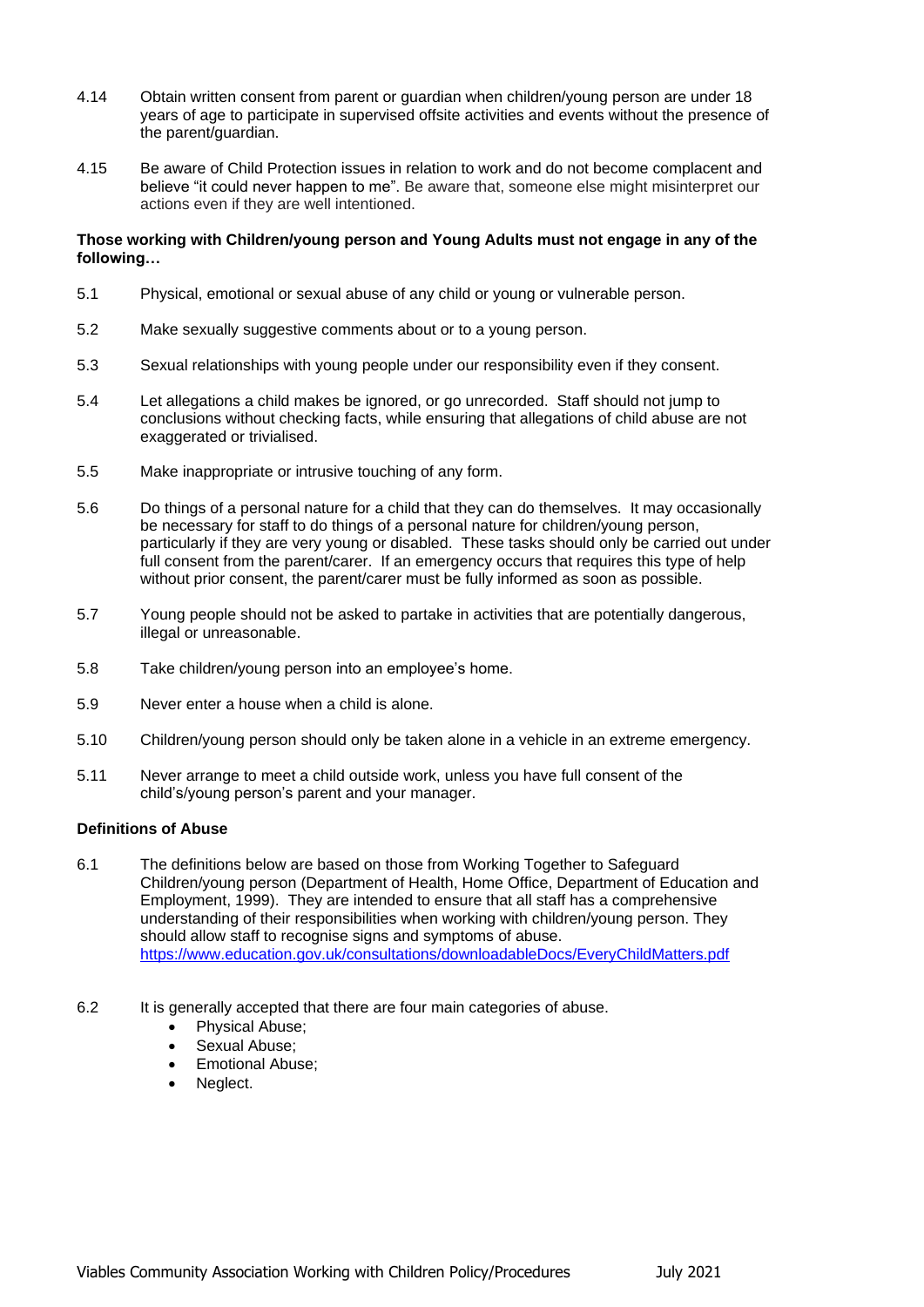# **Physical Abuse**

- 7.1 Physical abuse can involve the actual, or likely, physical injury to a child from actions such as hitting, burning, shaking, throwing and suffocating. It can also be the deliberate poisoning of a child, whose symptoms or physical signs have been secretly induced by a parent or carer. This is known as fabricated illness.
- 7.2 It is sometimes difficult to spot non-accidental injuries, as most cuts and bruises are part and parcel of everyday life.
- 7.3 Some physical signs to be aware of:
	- injuries that the child cannot explain, or explains unconvincingly;
	- cuts, bruises and burns situated on parts of the body where accidental injury is unlikely, such as cheeks, thighs;
	- bruising that resembles hand or finger prints;
	- cigarette burns:
	- bite marks.
- 7.4 Behavioural signs to be aware of:
	- fear of the parent/carer being approached about injuries;
	- covering arms and legs, even in hot weather, unless for religious reasons;
	- fear of going home:
	- flinching when touched or approached;
	- depression or mood swings that are out of character.

#### **Sexual Abuse**

- 8.1 Sexual abuse involves an adult enticing a child to take part in sexual activities to which the child cannot give their consent because of their dependency on adults. This can include direct actions, such as genital or anal sexual contact, and penetrative acts, such as rape, buggery and oral sex. Indirect actions can include showing a child pornographic material, genital exposure, and encouraging children/young person to behave in sexually inappropriate ways.
- 8.2 Some physical signs to be aware of:
	- pain, itching, bruising or bleeding to genital or anal areas;
	- stomach pains or discomfort when the child is walking or sitting;
	- sexually transmitted diseases.
- 8.3 Some behavioural signs to be aware of:
	- sexually explicit behaviour, including the use of inappropriate language;
	- sudden or unexplained changes in behaviour;
	- reluctance to change clothes for sports etc unless for religious reasons;
	- fear of being left with a specific person.

#### **Emotional Abuse**

- 9.1 Emotional abuse can involve cases where the parent/carer shows a persistent lack of affection and/or basic emotional care. Emotional abuse can have a severe impact on the child's/young person's behaviour and/or physical development. A child may be constantly threatened, taunted, or shouted at, leading to the child becoming withdrawn and nervous. This can also result from excessive over-protection and unrealistic pressure to succeed. However, some children/young person are naturally shy and withdrawn, and it is important not to confuse this with abuse.
- 9.2 Some physical signs to be aware of:
	- delayed emotional or physical development;
	- sudden speech disorders;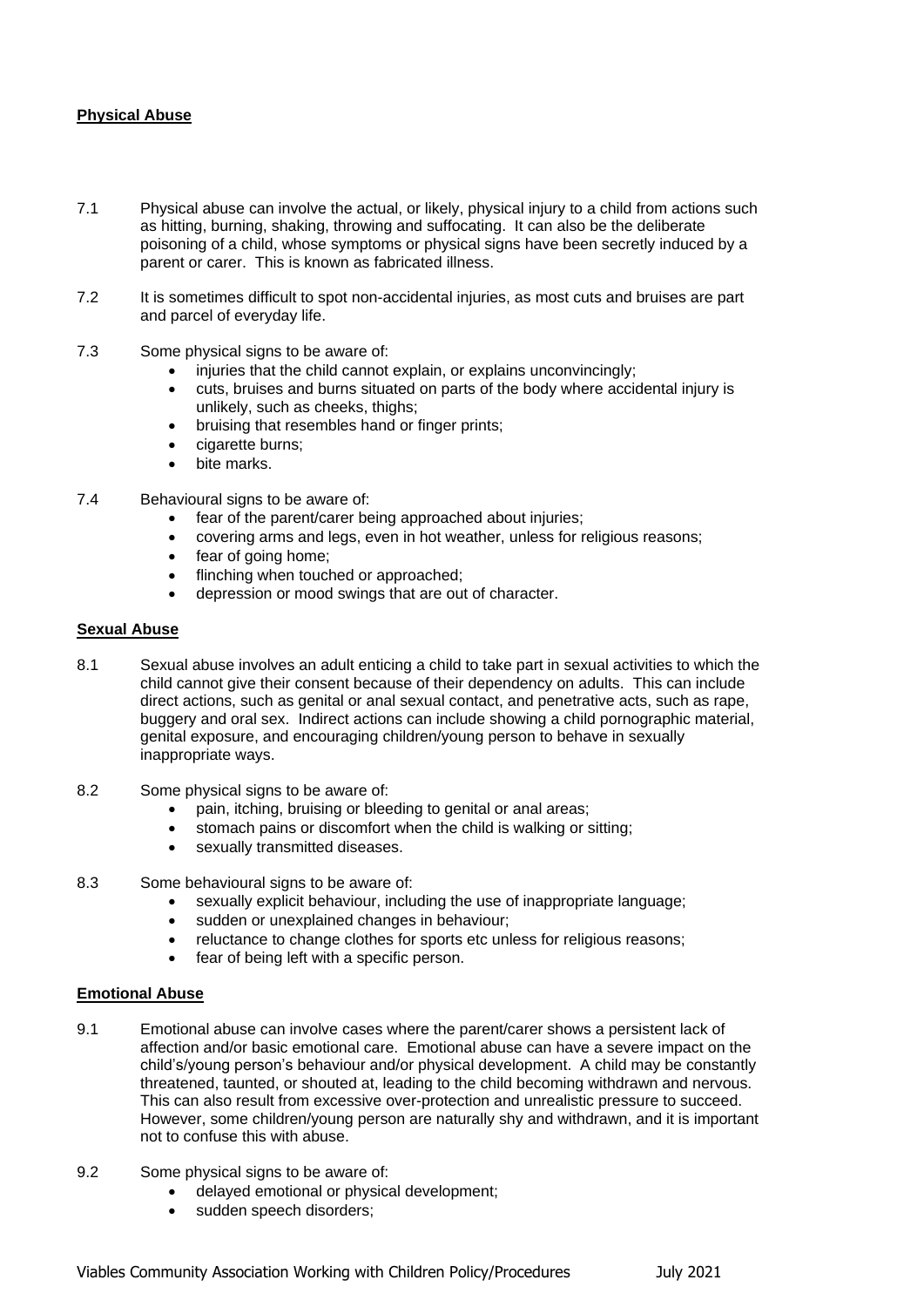- failure to thrive and grow.
- 9.3 Some behavioural signs to be aware of:
	- self-harming:
	- excessive need for approval, attention and affection;
	- incontinence:
	- reports of young people frequently visiting a particular home;
	- excessive lack of confidence.

# **Neglect**

- 10.1 Neglect is the failure to meet a child's/young person's basic physical and/or psychological needs, including failure to protect the child from any danger, such as cold or starvation. This can result in a significant impairment in a child's/young person's health or development. Neglect can also involve children/young person being left unsupervised or unattended.
- 10.2 Some physical signs to be aware of:
	- constant hunger, sometimes stealing food from others;
	- loss of weight;
	- dirty/smelly;
	- untreated medical conditions injuries and illnesses.
- 10.3 Some behavioural signs to be aware of:
	- Constant tiredness;
		- Hardly any friends:
		- Compulsive scavenging:
		- Left alone or unsupervised regularly.

#### **Caution in Diagnosing Abuse**

- 11.1 It is important to remember that many children/young person may exhibit some of these signs, and their presence should not be taken as proof of abuse. There may be other reasons for changes in behaviour and physical appearance, such as moving house, a new baby or a medical condition.
- 11.2 It is also important to note that there is a high correlation between domestic violence and child abuse. If a child discloses domestic violence at home, consideration must be given to the risk of that child facing emotional abuse, physical abuse and neglect.
- 11.3 Those whom this policy affects must not search out abuse, or abusers, but ensure that any concerns about a child are reported in accordance with the procedures in this policy. It must not be presumed that someone else will do it or it is someone else's responsibility.

#### **All planned contact with a Child/Young Person should include:**

- 12.1 A clear purpose;
- 12.2 Information to be gathered, shared and discussed by all involved in planning of the event prior to the date;
- 12.3 Reference to any immediate concerns, including missed contacts and how these issues will be addressed.

#### **Job Appointment**

13.1 All individuals appointed to posts which involve regular, substantial or unaccompanied contact with children/young person will be subject to pre-appointment checks aimed at assuring Viables Community Association of their suitability to work with children/young person. This will include a DBS check. (Disclosure and Baring Service.)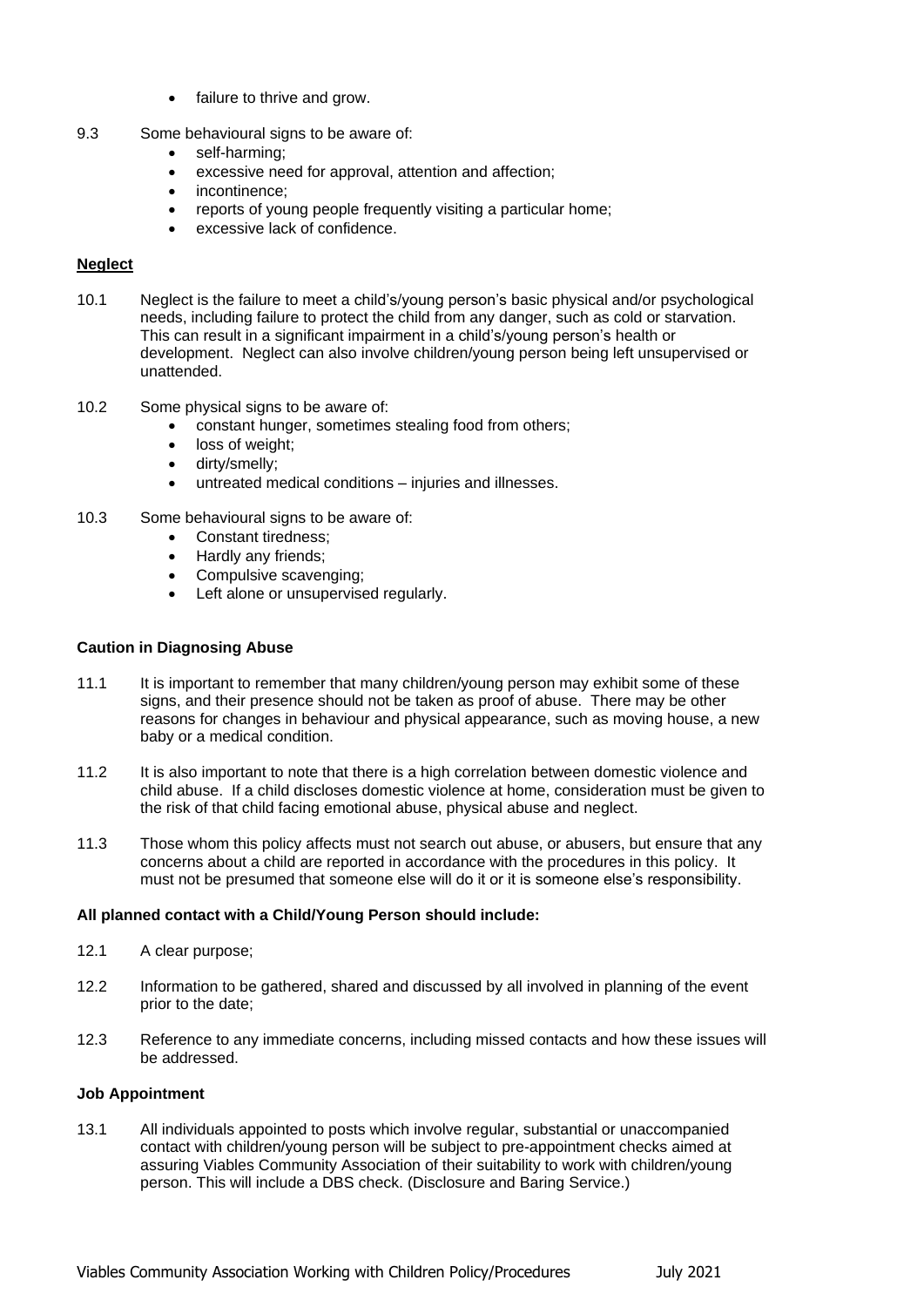- 13.2 **Definition of Controlled Activity** is much more limited in scope, defined as covering the work of: ancillary support workers in FE, NHS and adult social care (e.g. cleaner, caretaker, catering staff, receptionist) which is done frequently and gives the opportunity for contact with children/young person or vulnerable adults
	- People working frequently for specified organisations (e.g. local authorities in the exercise of its education or social services functions) in roles which give them the opportunity for access to sensitive records about children/young person or vulnerable adults.
	- Barred people can sometimes be employed in controlled activity, providing tough safeguards are in place, such as stringent supervision

### 13.2a **Definition of Regulated Activity**

When the activity is frequent (once a month or more) or "intensive" (Takes place on three or more days in a 30-day period.)

- Any activity of a specified nature that involves contact with young people or vulnerable adults frequently, intensively and / or overnight including schools and care homes.
- 13.2b Fostering and Childcare
- 13.2c Any activity that involves people in certain defined positions of responsibility. (Such positions include school governor, director of social services and trustee of certain charities.)

### 13.3 **The appointment will only proceed if:**

- 13.3a The pre-employment checks prove satisfactory, and;
- 13.3b The Disclosure provides no cause for concern as to their suitability to work with children/young person.
	- 13.3c If DBS check brings up any issues of concern Viables Community Association will follow procedures in line with the our Vulnerable Person Policy
	- 13.4 This applies whether the appointment is the result of external recruitment or an internal move. Managers must also be mindful of these requirements as the content of posts develop over time and new tasks are assigned.
	- 13.5 All staff will have a full briefing of this policy, procedures and additional documentation.

#### **Individuals awaiting receipt of Disclosure**

14.1 Whilst waiting for disclosure all work with Children/young person and young people must be supervised until disclosure is received.

# **Partner Organisations, Volunteers, Contractors and Franchisees**

15.1 If we are employing an organisation or individuals, we expect relevant staff to be DBS checked and signed up to the principles of this policy.

#### **Assistance provided by a member of staff who has not been through the Disclosure process**

16.1 Any member of staff may assist in activities with children/young person on an occasional basis. They may do so only if the group is led by someone who has been appointed following the necessary pre-appointment checks.

#### **Funding other organisations**

17.1 Where Viables Community Association is funding (whether through cash or other contributions) other organisations we should, if necessary, seek to influence the way in which the organisation carries out appropriate levels of Child Protection.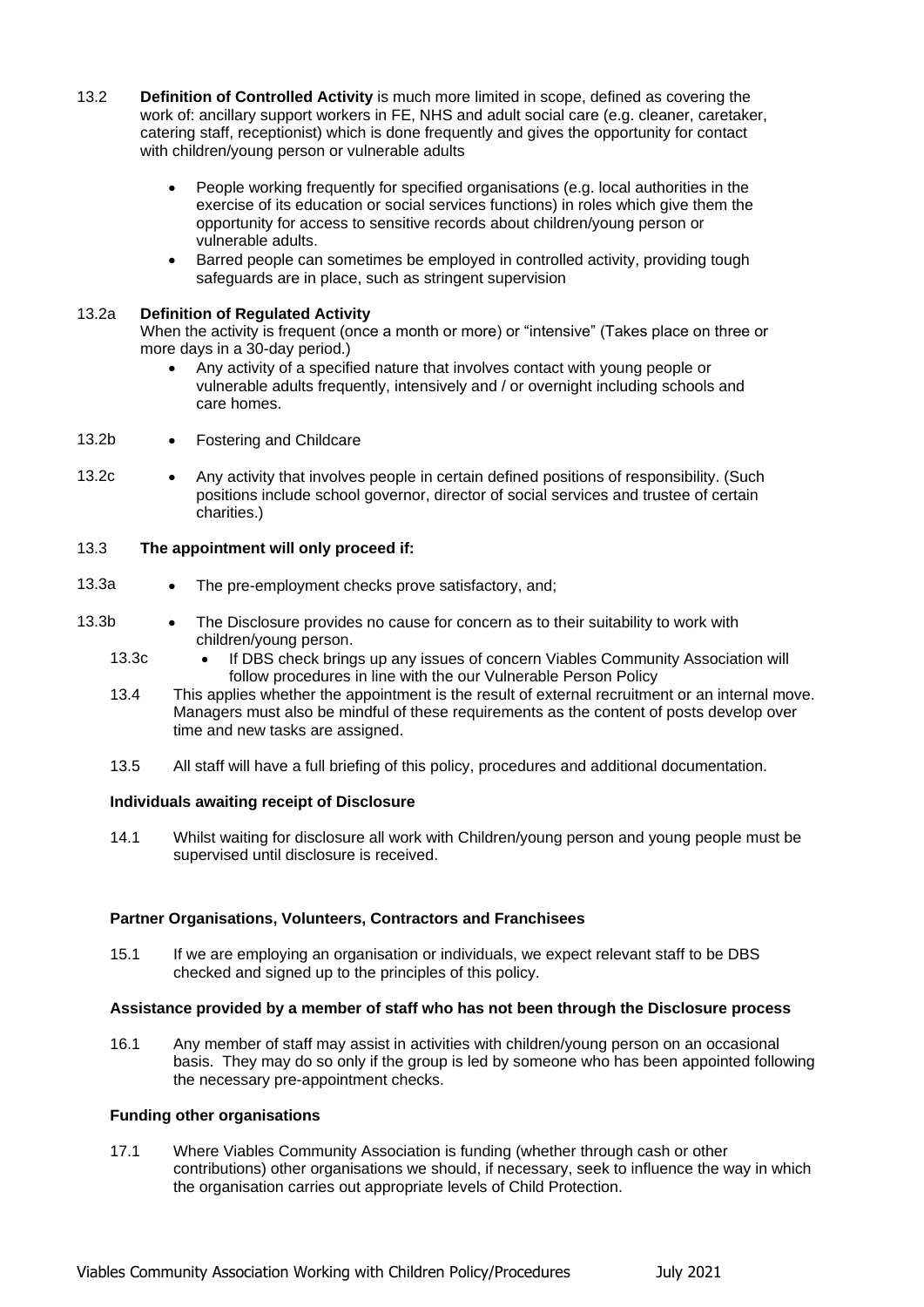#### **Allegation of abuse**

- 18.1 Though our focus must be on safeguarding children/young person you must also be aware that allegations of abuse made by children/young person about adults do occasionally happen. Some prove mistaken or, very rarely, malicious. The Policy and Guidelines are there to help you to avoid situations in which well-intentioned actions could be misinterpreted and ensure that you do not find yourself in a situation where an allegation by a child, young or vulnerable person can be made.
- 18.2 There are four likely scenarios that people should be aware of and be prepared to deal with if necessary. These are:
- 18.2a There is suspicion or evidence that a child is being abused by a member of staff or other person associated with Viables Community Association;
- 18.2b A child accuses a member of staff or other person associated with Viables Community Association of abusing them;
- 18.2c Abuse takes place or is suspected on Viables Community Association land or at a Viables Community Association event by individual unrelated to Viables Community Association;
- 18.2d A child discloses abuse happening elsewhere e.g. at home.

# **When a disclosure is made**

- 1. Listen carefully.
- 2. Inform the young person that you will need to share this information, make it clear that you will only tell people who need to know.
- 3. Reassure the young person that they have done the right thing in telling you. Do not take any notes while you are with the young person.
- 4. Record the information (in private) immediately using the young persons own words.
- 5. Only record the facts given, do not question further except for clarification.
- 6. Speak to the designated Child Protection Officer immediately.
- 18.3 In all cases you must contact your designated Child Protection Officer for a confidential discussion on how the matter is to be resolved.
- 18.4 Please see Appendix 1b OR Viables Community Association's Safeguarding Procedures Guide for the name of its child protection officer lead.

# **Restraining Children/young person and Young Adults**

- 19.1 Restraint should not be considered unless training has been carried out.
- 19.2 Restraint is where a child is being held, moved, or prevented from moving against their will. This is done to prevent injury to themselves, to others, or significant damage to property.
- 19.3 Restraint must always be used as a last resort when all other methods of controlling the situation have been tried and failed.
- 19.4 Restraint must never be used as a form of punishment and only staff who are properly trained in restraint techniques should carry it out.
- 19.5 A child should be restrained for the shortest amount of time needed to bring the situation under control.
- 19.6 Any incident of restraint must be recorded, detailing:
- 19.6a All the facts of the behaviour;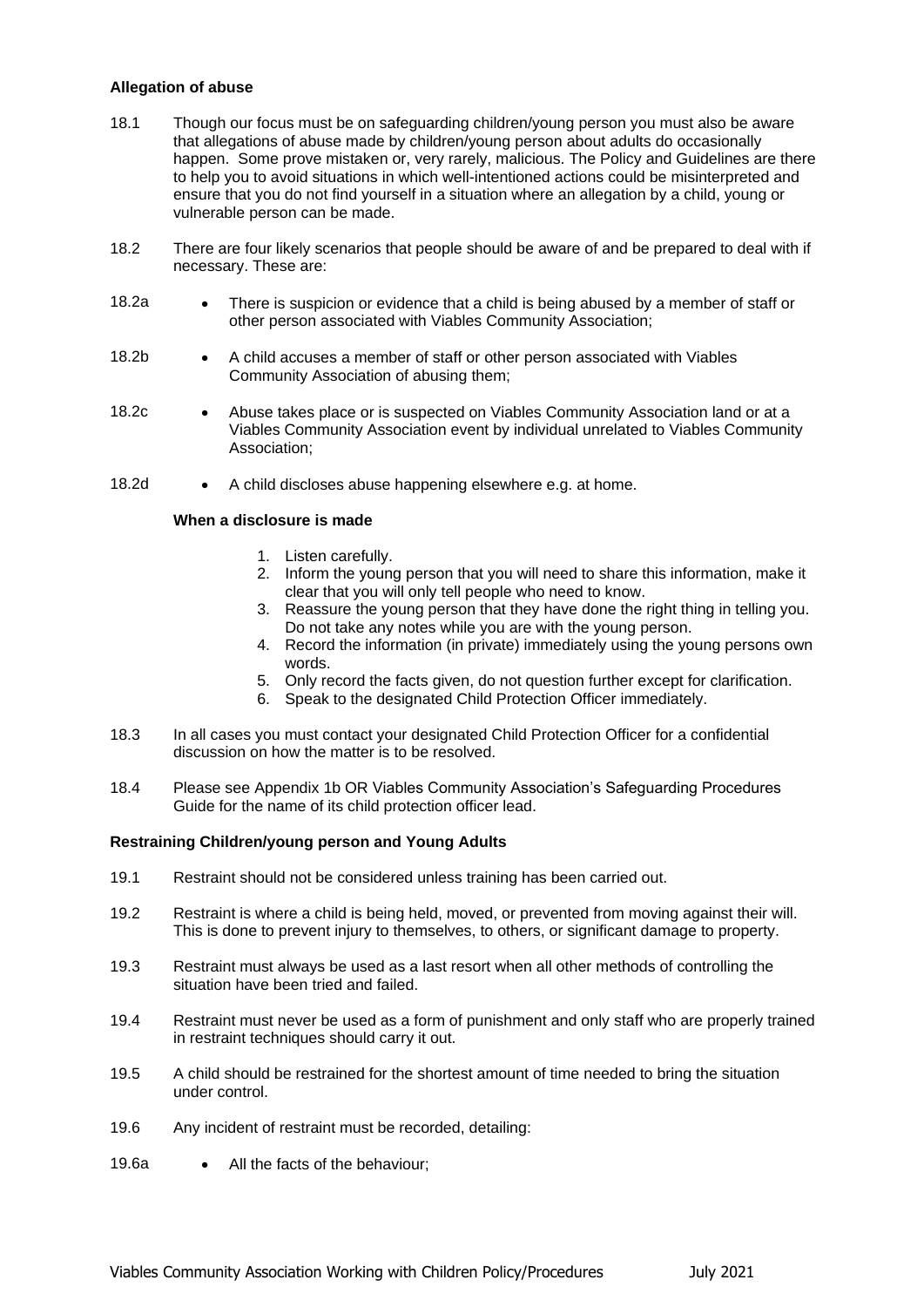- 19.6b Names of any witnesses;
- 19.6c Who restrained the child and how;
- 19.6d What other methods to control the situation had been tried previous to restraint;
- 19.6e Any follow up action that took place.
- 19.7 The situation must not be exaggerated in any way. This record must then be passed to your line manager and the child's/young person's parent/carer informed immediately.

#### **Use of Information relating to children/young person**

20 Information about children/young person e.g. name and address must be treated confidentially. It must be kept securely, stored only as long as necessary and disposed of in a way which maintains their confidentiality.

#### **Discussion of the issues**

21 Open discussion of child protection should be encouraged since this helps to make staff more comfortable with the issues involved. Do not keep it "under wraps" for fear of upsetting or embarrassing people.

#### **Working Practices**

- 22.1 All referrals to external agencies concerning the well-being of a child/young person must be confirmed in writing within 24 hours.
- 22.2 Service requests relating to the well-being of children/young person are given equal weight regardless of whether the contact is from an identified or anonymous source.
- 22.3 All staff and volunteers working directly with children/young person must have Child Protection training and will be advised to attend Common Assessment Framework completers training. Managers and supervisors of staff working with children/young person must have Child Protection training, even if they themselves do not come into contact with children/young person.
- 22.4 It is the responsibility of line managers to ensure that work involving contact with children/young person is planned and managed in accordance with this policy.
- 22.5 The line manager will need to assess the nature and urgency of the situation and take action accordingly, completing a written report (Appendix 1) and informing the Chief Executive of the situation as soon as possible.
- 22.6 During an investigation due regard will be paid to the rights of the vulnerable child or young adult; the person alleged to have carried out the abuse and the person making the allegation (if it is not the person being abused). All those involved can expect to be treated in a fair and unbiased way and to receive the appropriate level of support and information throughout the investigation. Confidentiality will be maintained except where, in the broader public interest and duty of care, the information needs to be shared with statutory bodies or other persons/organisations.
- 22.7 Where a member of staff or a volunteer is involved in an allegation of abuse the Viables Community Association Disciplinary and Grievance Policy and Procedures in relation to gross misconduct should be invoked. In serious cases this could involve immediate suspension of a staff member or volunteer; in less grave instances it could be sufficient to ensure that the person concerned does not work with vulnerable adults or the vulnerable individual concerned
- 22.8 Where the alleged perpetrator is not a member of staff or a volunteer the line manager should contact the Child Protection Office or Duty Manager at Children/young person Services or call the police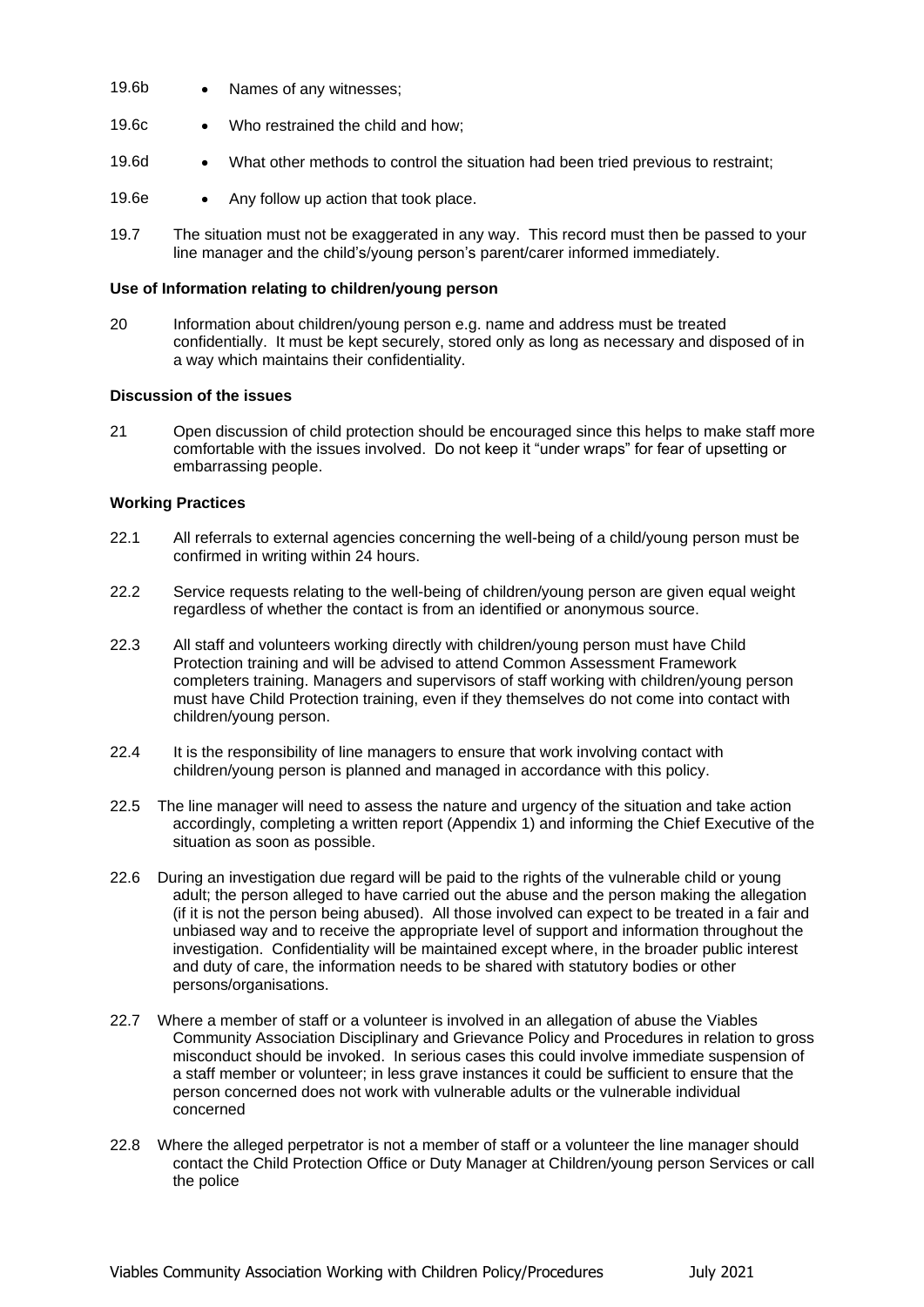## **Monitoring and Review**

The Centre Manager, with adequate consultation of the Board of Trustees, will regularly review the operation of this policy.

| Signature |                                                  | Date 31 <sup>st</sup> March 2016 |
|-----------|--------------------------------------------------|----------------------------------|
|           |                                                  |                                  |
|           | Date of next review: 31 <sup>st</sup> March 2017 |                                  |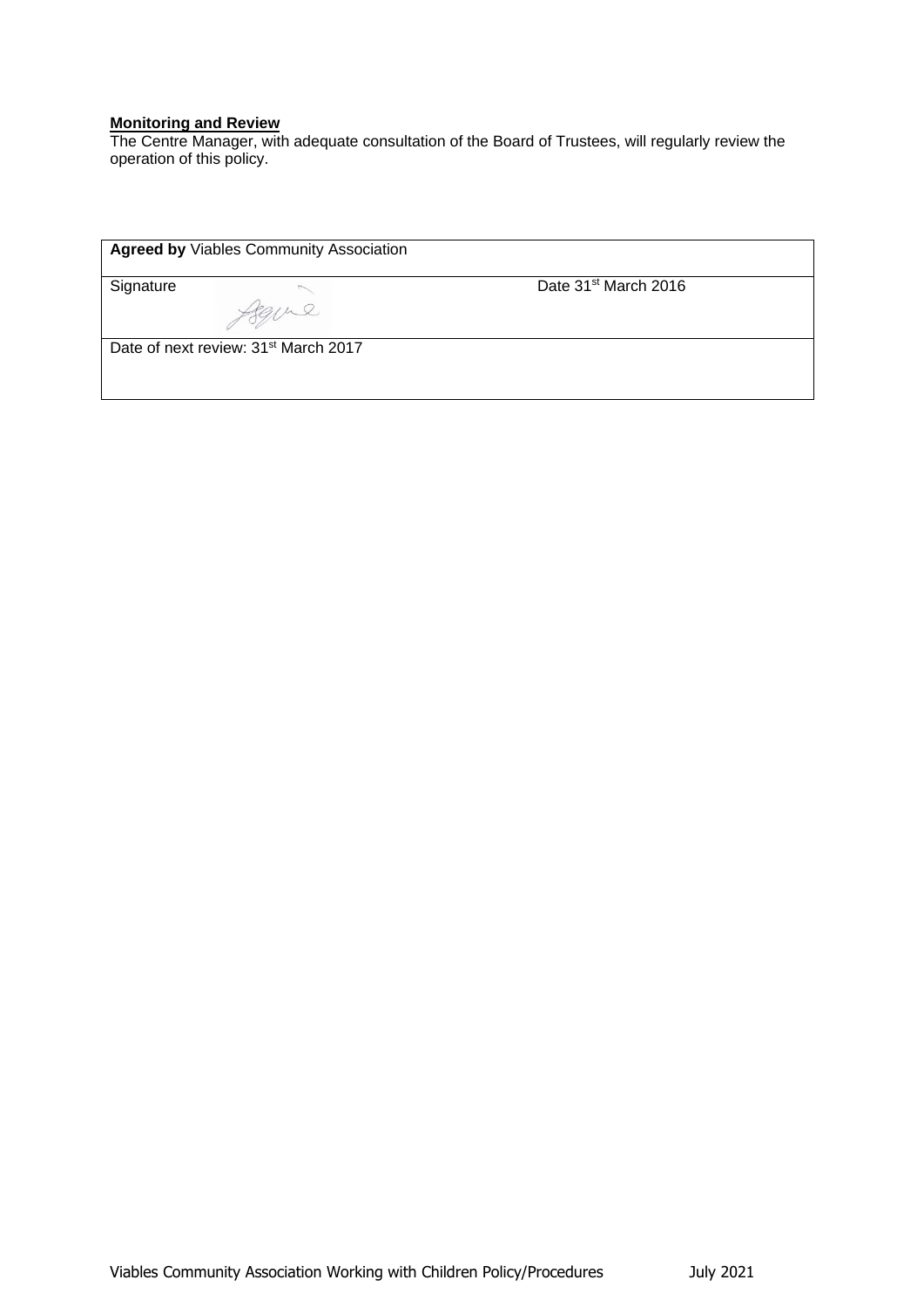# **Appendix 1 Child and Young Adult Protection Report Form**

| <b>Item</b>                                                                                        | <b>Details</b> |
|----------------------------------------------------------------------------------------------------|----------------|
| Name of person completing report                                                                   |                |
| Source of information                                                                              |                |
| Name of vulnerable adult(s) or<br>child(ren)                                                       |                |
| Name and role of employee/volunteer<br>(in the case of an allegation against a<br>member of staff) |                |
| Date and location of incident(s)                                                                   |                |
| Nature of concern/allegation (attach<br>additional sheet if required)                              |                |
| Concern/allegation discussed with:<br>(name and job role of member of staff)                       |                |
| Outcomes of discussion                                                                             |                |
| Actions agreed                                                                                     |                |
| Signed:                                                                                            |                |
| Date:                                                                                              |                |